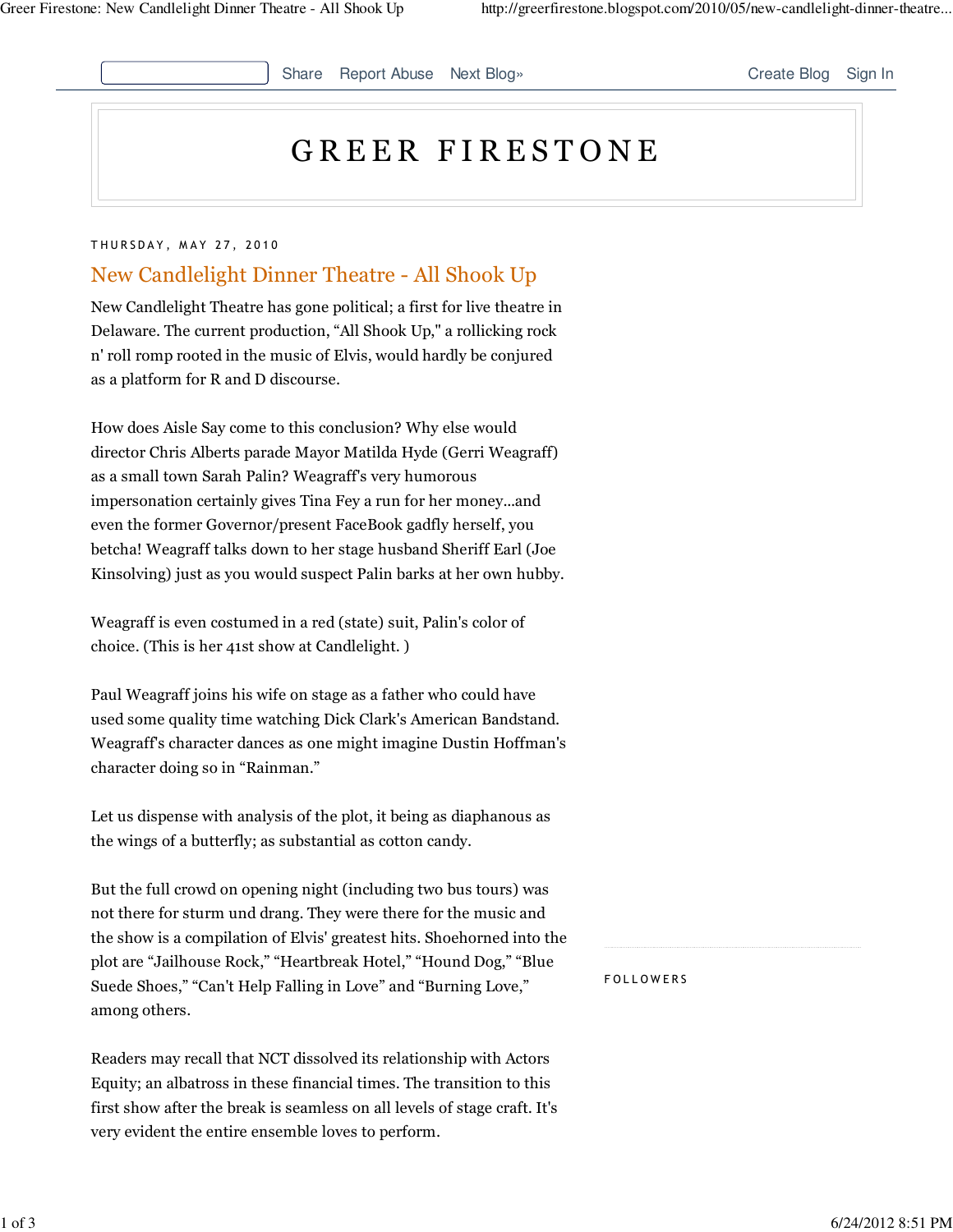o

While the dancers were enthusiastic in every number, choreographer Dann Dunn's body of work in this production was neither as tight nor as creative as with his past work at NCT.

Chad (Rick Fountas) wisely did not attempt a caricature of The King. Fountas has a well-situated rock voice, great leading man stage presence and has sung in similar rock shows such as "JC Superstar," "Joseph...Dreamcoat" and "Pippin."

Two vocal standouts are both newcomers to NCT. Sylvia (Erienne Poole) has a soaring soprano. Her credits include Effie in "Dreamgirls." Effie sings "And I Tell You I'm Not Going", one of the all time Broadway show stoppers. The NCT audience witnessed some of that power in "There's Always Me."

Natalie Hailer/Ed (Sara Schmuckler) plays a cross dresser. Why? (See above for my analysis of this profound and pithy plot.) More importantly, the actor can sing. She does estimable work with Elvis' canon. Her voice has a vibrant edge to it. "Fools Fall in Love" was her finest.

Lorraine (Alexis DeDonato) began with NCT as a dancer. Over the past few shows Aisle Say has seen her evolve into a fine singer and comedienne.

Jim Weber, former music director of Three Little Bakers', is MD for the show.

Group rates available.

Until June 19. NewCandlelightTheatre.com 475.2313

POSTED BY GREER FIRESTONE AT 12:14 PM LABELS: AISLE SAY, BEST OF BROADWAY PRODUCTIONS, ELVIS PRESLEY, GREER FIRESTONE, NEW CANDLELIGHT DINNER THEATRE

## 0 C O M M E N T S :

Post a Comment

## LINKS TO THIS POST

Create a Link



#### **Members (6)**





#### BLOG ARCHIVE

- $\blacktriangleright$  2012 (7)
- $\blacktriangleright$  2011 (25)
- $\blacktriangledown$  2010 (41)
	- ► December (3)
	- $\blacktriangleright$  November (4)
	- ► October (4)
	- ► September (3)
	- $\blacktriangleright$  August (4)
	- $\blacktriangleright$  July (3)
	- $\blacktriangleright$  June (4)
	- $\nabla$  May (4)

New Candlelight Dinner Theatre - All Shook Up

UD's "The Resistible Rise of Arturo Ui"

DE Children's Museum opens on Wilmington Riverfron...

RENT at Media Theatre

- $\blacktriangleright$  April (2)
- $\blacktriangleright$  March (5)
- $\blacktriangleright$  February (2)
- $\blacktriangleright$  January (3)
- $2009(44)$
- $▶ 2008(10)$

#### A BOUT ME



GREER FIRESTONE WILM INGTON, DE,